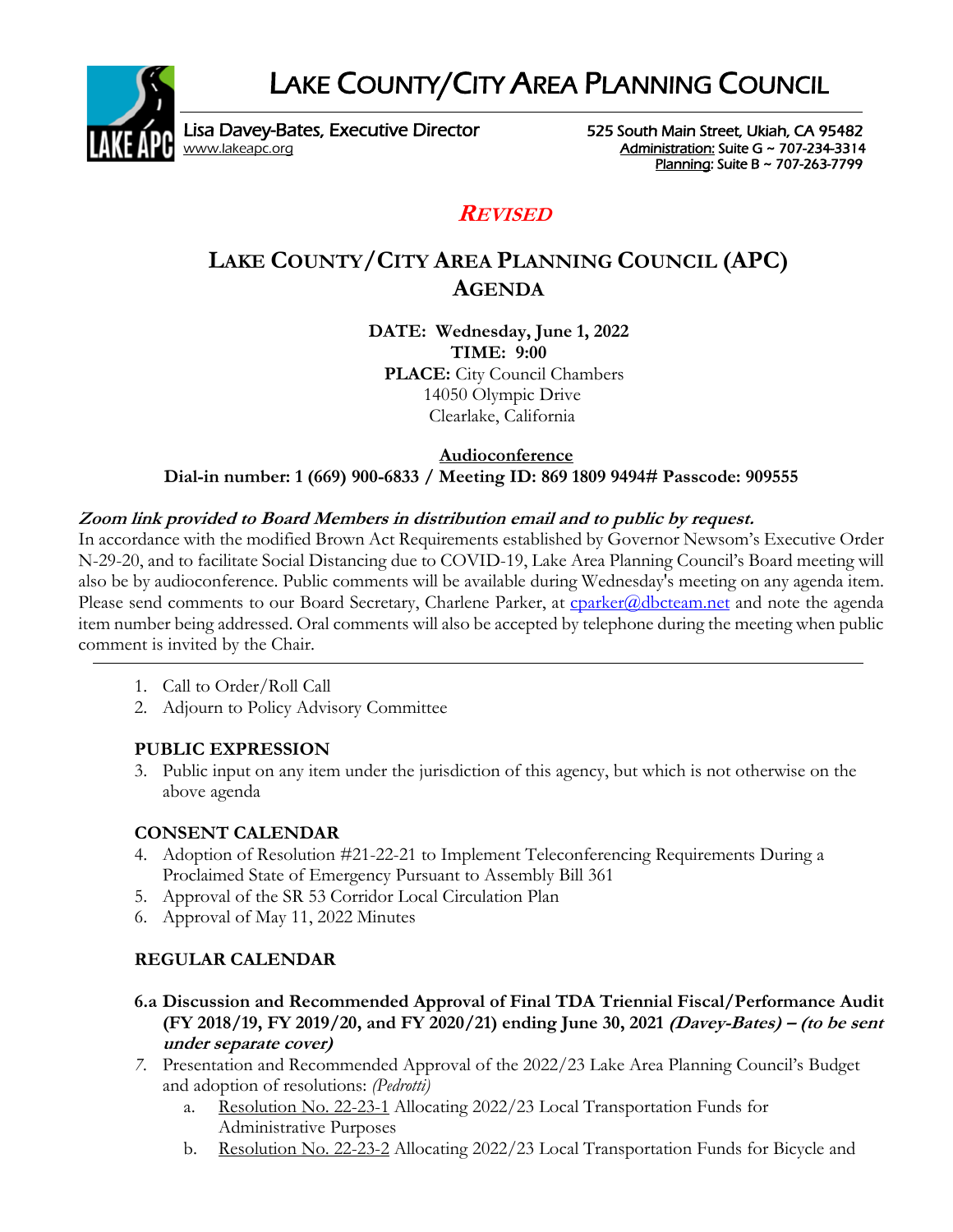Pedestrian Facilities

- c. Resolution No. 22-23-3 Allocating 2022/23 Local Transportation Funds and Carryover Funds for Planning Projects Included in the Work Program
- d. Resolution No. 22-23-4 Allocating 2022/23 Local Transportation Funds to Lake Transit Authority
- e. Resolution No. 22-23-5 Allocating State Transit Assistance Funds to Lake Transit Authority
- f. Resolution No. 22-23-6 Approving State Transportation Improvement Program (STIP) Planning, Programming, and Monitoring Fund Transfer Agreement
- g. Resolution No. 22-23-7 Allocation of 2022/23 Local Transportation Funds (5%) to the Consolidated Transportation Service Agency (CTSA) for Non-Emergency Medical Transportation (NEMT) Purposes
- h. Resolution No. 22-23-8 Allocating State of Good Repair Program Funding to Lake Transit Authority
- i. Resolution No. 22-23-9 Allocation of Local Transportation Funds (LTF) to the Reserve Fund
- 8. Presentation and Recommended Approval of 2022/23 Final Overall Work Program (Pedrotti)
- 9. Discussion and Proposed Approval of Innovative Concepts Project Review and Ranking *(Speka)*

### **RATIFY ACTION**

- 10. Adjourn Policy Advisory Committee and Reconvene as Area Planning Council
- 11. Consideration and Adoption of Recommendations of Policy Advisory Committee

### **REPORTS**

- 12. Reports & Information:
	- a. Lake APC Planning Staff
		- *i.* Grant Updates *(Speka) ii.* Pavement Management Program (PMP) Update *(Casey)*
		- *iii.*Miscellaneous
	- b. Lake APC Administration Staff
		- i. Next Meeting Date **July 13, <sup>2022</sup> (tentative)** *ii.* Miscellaneous
	- c. Lake APC Directors
	- d. Caltrans
		- i. SR 29 Project Update *(Pimentel)*
		- ii. Lake County Project Status Update *(Ahlstrand)*
		- iii. Miscellaneous
	- e. Rural Counties Task Force
		- i. Next Meeting Date **July 15, 2022** *(Teleconference)*
	- f. California Transportation Commission
		- i. Next Meeting Date **June 29 – 30** *(Sacramento)*
	- g. California Association of Councils of Governments (CalCOG)
		- i. CDAC Meeting *(TBD)*
		- ii. CalCOG Board of Directors Meeting **June 17, 2022**
	- h. Miscellaneous

## **INFORMATION PACKET**

13. a) Draft 2/17/22 Lake TAC Minutes

### **ADJOURNMENT**